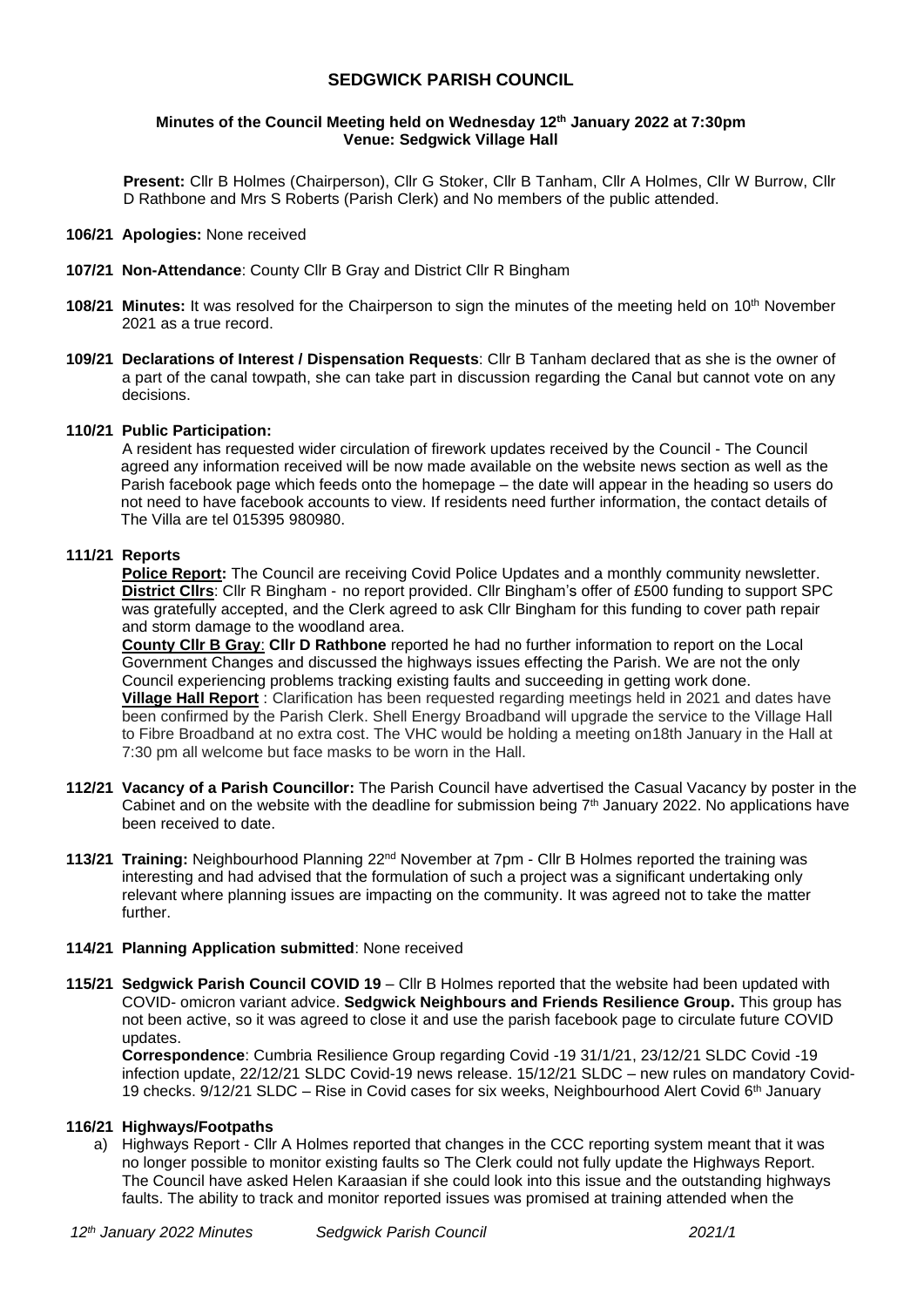system was changed. It was agreed Cllr A Holmes would report all issues again and Cllr D Rathbone would contact Highways about their progress. Cllr D Rathbone also asked to receive an update a week before the next SPC meeting which was agreed.

- b) It was noted that Wellheads Lane would be closed for up to 18 months to carry out repair works to prevent future flooding. There is confusion over whether it is a continuous permanent closure. This will significantly affect some residents and will increase traffic in the village. The Council asked Cllr D Rathbone to enquire why the PC had not been notified and to find out what was happening. It was noted that the Council had been involved in trying to get this problem fixed when it was caused by the contractors removing a drain when a telephone mast was erected a decade ago.
- c) Correspondence with Helen Karaaslan the speed monitoring exercise was completed in November and data was being reviewed in early December, but we have received no information. HK was liaising with the landowner to agree where the new aqueduct pedestrian sign would be located. Cllr B Holmes reported she had emailed for an update on these issues on 6<sup>th</sup> January and had no reply to date, a further email will be sent before next meeting.
- d) Cllr R Bingham has requested a replacement Back Lane sign but nothing has happened.
- e) Bus Shelter funding- Cllr B Holmes wrote to Linda Hardy (Bus infrastructure Officer) to request a site visit to discuss the feasibility of building a bus shelter near the aqueduct but is still awaiting a reply. Cllr D Rathbone asked to be copied into the email so he could chase this up.
- f) Fly tipping by the River Kent, reported by Cllr B Holmes ref 1332317- 10/01/22. SLDC reported no action would be taken, Cllr D Rathbone agreed to chase this up.

# **117/21 Canal Wildlife Area Report**

- a) Monthly report with the monitor of usage- see website and cabinet. Several trees had blown over during Storm Arwen in late November. They had blocked the path and road. Our contractor visited promptly and cleared the access and returned later to remove the wood. The walls were not damaged. The cost of this work was £180.
- b) The monitoring of the use of the canal path shows that its usage remains high.
- c) The WI have been successful in their application to the Woodland Trust for a pack of 104 trees. This will allow us to restock the 72 trees felled last season. They will be planted by our woodland contractor- quote to yet to be received.
- d) Repair of the towpath: Cllr Holmes has met the contractor and the work was completed on 12/01/22. The worn sections between the Easy path and Stoker Seat have been patched at a cost of £350.
- e) LCRP Interpretation Installation of iron sculptures/waymarkers at Sedgwick Aqueduct A decision by SLDC will be made on the 28<sup>th</sup> January 2022
- f) CRT representative Angela Parkinson Green had postponed the meeting with Cllr B Tanham to discuss ongoing maintenance and access issues at the aqueduct. Hopefully she will visit soon – Cllr Tanham to follow up.
- g) Information Sign- Cllrs G Stoker reported that the information board had been repaired and would be reinstalled near the Footpath Board.
- h) Repairs to the Path it was agreed it could be SLDC responsibility so Cllr B Tanham would contact them to establish if and report back at the next meeting.

## **118/21 Playground /Millennium Field**

- a) Monthly Safety Report- by Cllr Stoker reported he had checked the field and repairs needed to the goal post nets were carried out and replacement stumps will be fitted in the spring.
- b) Cllr Stoker reported that the large slide is showing more signs of wear and that, as outlined in ROSPA reports over the last 5 years, it seems to be reaching the end of its life. It was noted that it must be around 40 years old and it was agreed that it would be prudent to begin to explore how we can replace it in the long term. Members agreed to research possible pieces of multi play equipment suitable for older (5-12) children so that discussions can continue in the future.
- **119/21 Website/social media:** Cllr Holmes reported that the website has been updated and was well used and that regular posts are being added to the facebook page.

## **120/21 Finance**

- a) The bank statements received Bank Balance as of 30 December Current £8,867.00 Reserve £10.039.90
- b) Payments Approved: Shell Energy Broadband -December £16.98, Calc Training £20.00, Treble3 Web Site design £152.01, S Roberts/ J Lewis Laptop Computer and J Park Storm Damage along Woodland Path £180.00
- c) Accounts reported on 10<sup>th</sup> November & 13<sup>th</sup> October which cleared the bank account was approved by Cllr A Holmes
- d) Consideration of Precept 2022-23. Although costings for next financial year are extremely uncertain, inflation running at 5% and rising and we are expecting additional costs for the Jubilee, ash die back and to cover inflation, it was agreed to increase the precept by just 3% which will generate an extra £350 income taking it to £11,252.90.